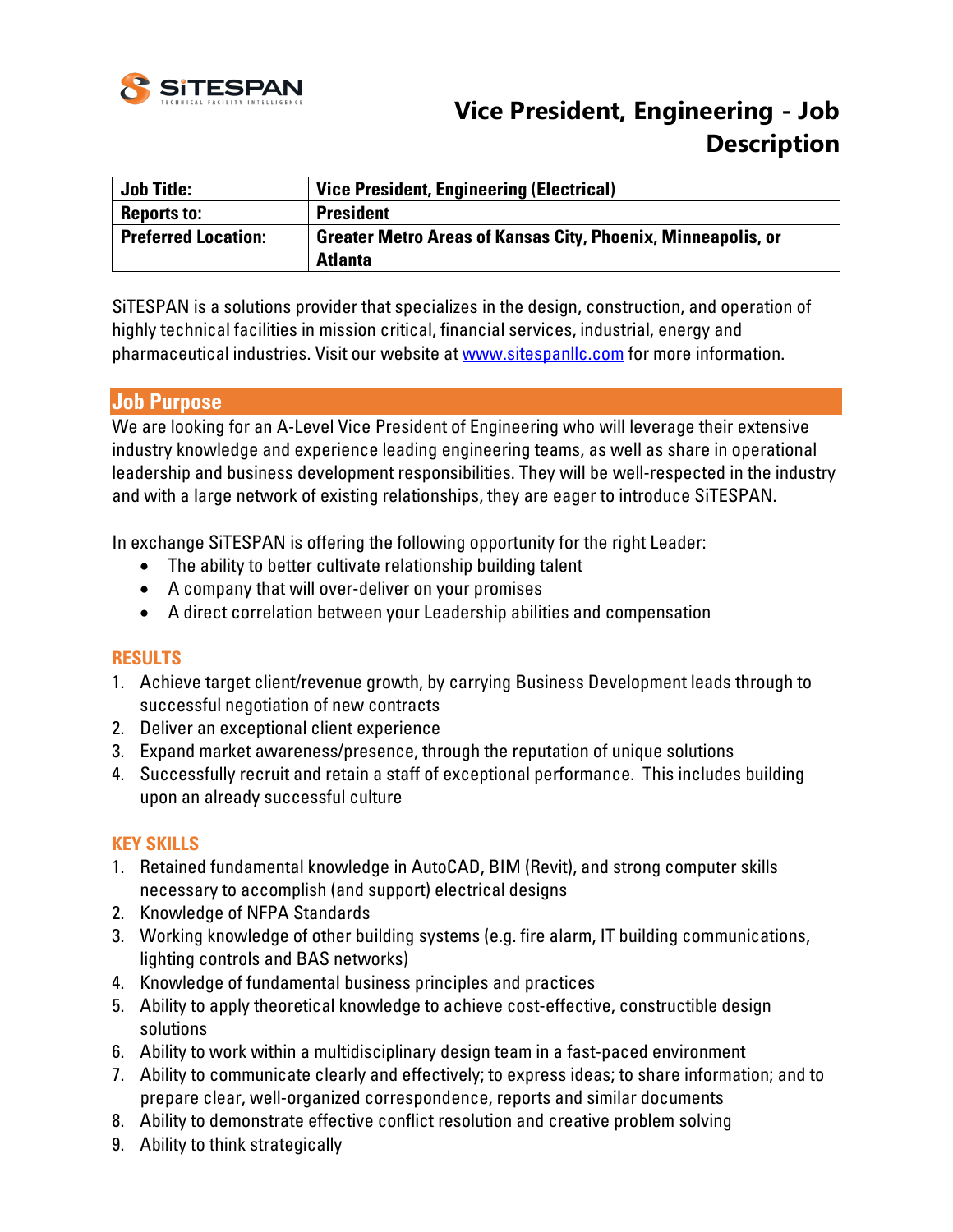

10. Strong ability to build relationships, lead others into action, and work exceptionally well under pressure

#### **KEY ATTRIBUTES**

- 1. Visionary
- 2. Self-reflective Leader, with an Entrepreneurial spirit
- 3. Client-focused
- 4. Knowledge and understanding of industry
- 5. Action-oriented/results-driven
- 6. Adaptability
- 7. Positive attitude
- 8. Ability and willingness to learn

#### **BIG 3 GOALS**

- 1. With assistance from the existing company reputation and momentum; develop the young design vertical into a self-sustaining, profitable business unit.
- 2. Recruit and retain a unique and knowledgeable design team, building upon an already healthy culture.
- 3. Continually seek industry leading processes and tools, that are capable of changing the design industry.

## **VITAL FUNCTIONS**

- 1. Participating in company strategy development
- 2. Continually building and improving client relationships, both new and existing. Staying connected to changing client needs.
- 3. Staying connected to the engineering community, to build relationships; with the intent of building staff, design team structure, and culture

## **VITAL PRIORITES**

- 1. Company growth
- 2. Client satisfaction
- 3. Developing staff and cultural innovations
- 4. Professional development

## **JOB DESCRIPTION**

The following is an overview of the responsibilities this position but does not represent the full breadth of activities:

- Oversee the design and engineering of facility and building systems for data centers and other highly-technical facilities in accordance with client requirements for reliability and uptime.
- Work closely with management to implement best practices in building and maintaining new and existing client relationships.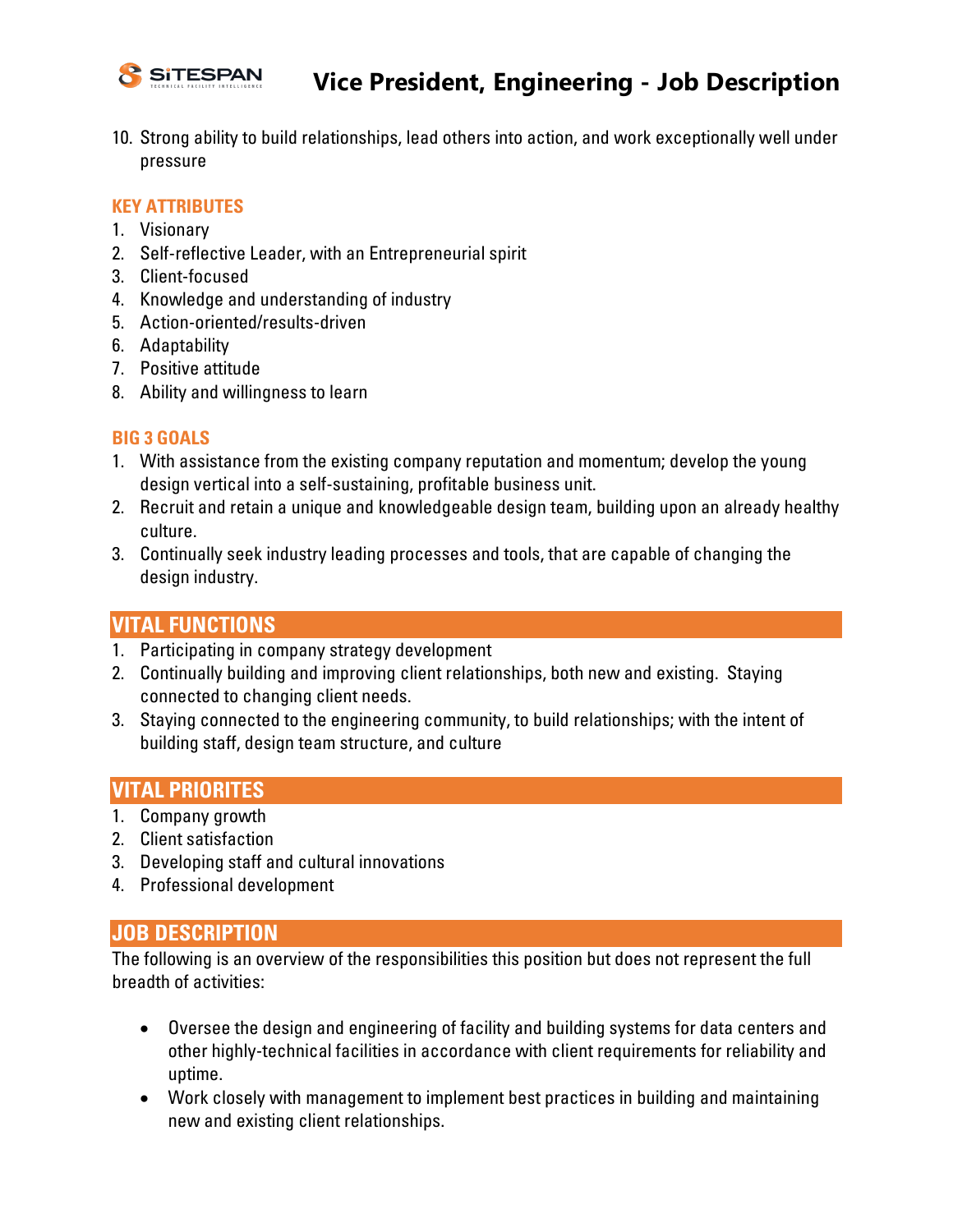

## **Vice President, Engineering - Job Description**

- Propose innovative solutions and strategize with the team to resolve concerns and/or conflicts that require adaptation and modification of standard techniques, procedures and criteria.
- Provide leadership to the engineering team through effective coaching, delegation, and communication.
- Develop processes to improve the cross-functional team approach to Design-Build-Operate business practices of SiTESPAN. Ie: further develop the currenty highlyfunctional team atmosphere.

This job description is intended to convey information essential to understanding the scope of the job and the *general nature and level of work performed. This job description is not intended to be an exhaustive list of qualifications, skills, efforts, duties, responsibilities or working conditions associated with the position.*

## **QUALIFICATIONS**

- Bachelor's Degree in Electrical Engineering, Master's Degree is preferred
- Professional Engineer license
- 15+ years' experience in electrical/mechanical system design (UPS, generators, switchgears, PDU's, batteries, chillers, CRAC units, etc.)
- 8+ years' experience leading a design team of no fewer than 20 engineers

## **WORKING CONDITIONS**

Fast-paced, dynamic and challenging office environment.

We track performance on the successful execution of responsibilities. Employees are expected to adapt their schedule and work location to the needs of the organization and clients while allowing flexibility to seek a good balance in their schedule.

#### **COMPENSATION**

Salary will be better than market rate, based on education and relevant experience.

This position will benefit from a generous profit sharing and bonus structure.

### **BENEFITS**

Group medical, dental and vision insurance Flexible spending account (FSA) Voluntary life insurance Employer-paid long-term disability insurance Employee assistance program (EAP) Safe Harbor 401k retirement plan Better than industry average paid time-off Great opportunities for personal and professional growth